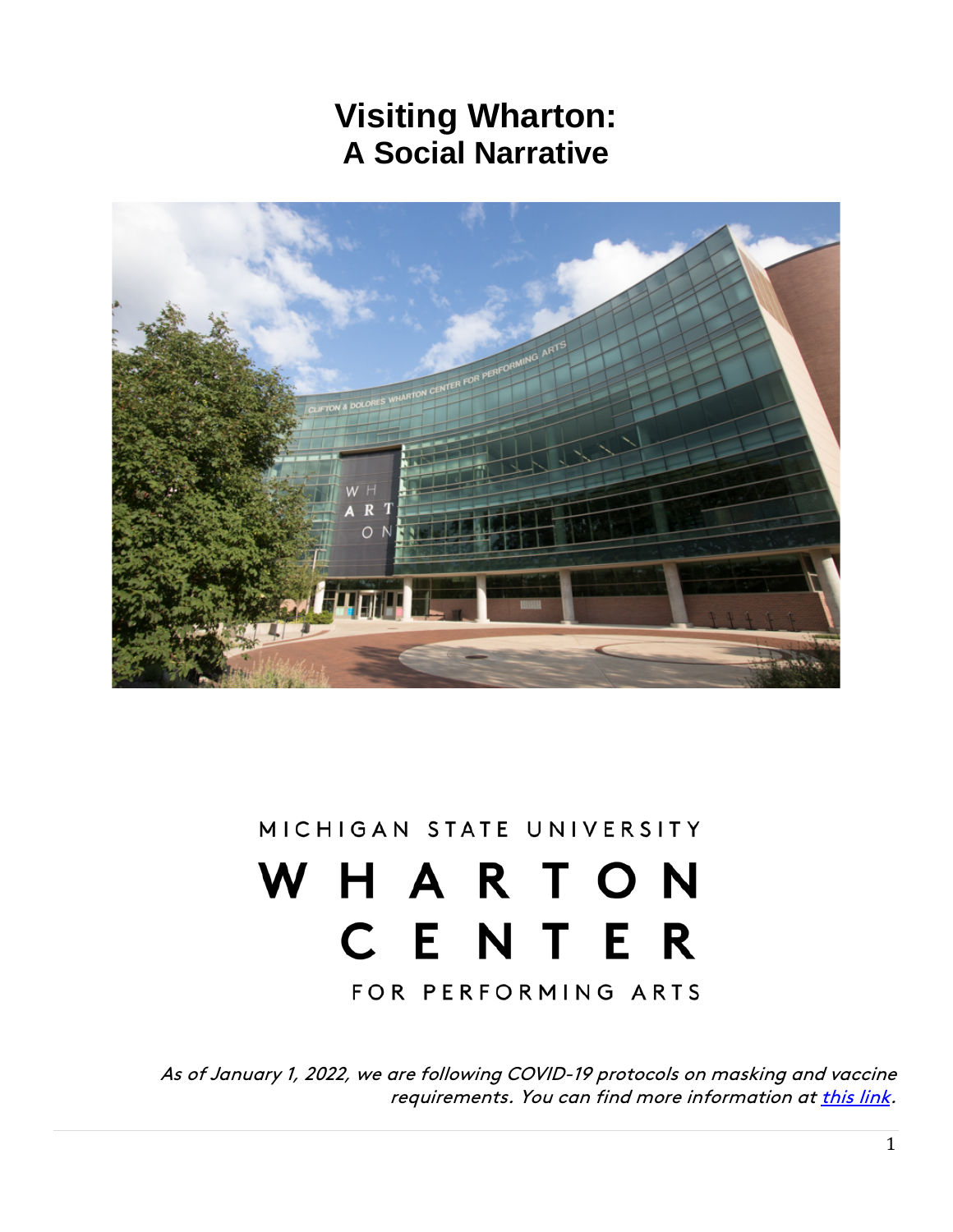

At the entrance to the ramp, I will be met by a representative from MSU's Parking Division to pay for event parking. It will cost \$10, and I can pay in cash. They will hand me a ticket to place on the dash of my car while I'm at the event.

Once I enter the parking ramp, I will follow signs that point me one way in the direction to park. Accessible parking is located and clearly marked on each level.



After parking, I may need to walk up or down the stairs or take an elevator to get to the building entrance on the second floor.

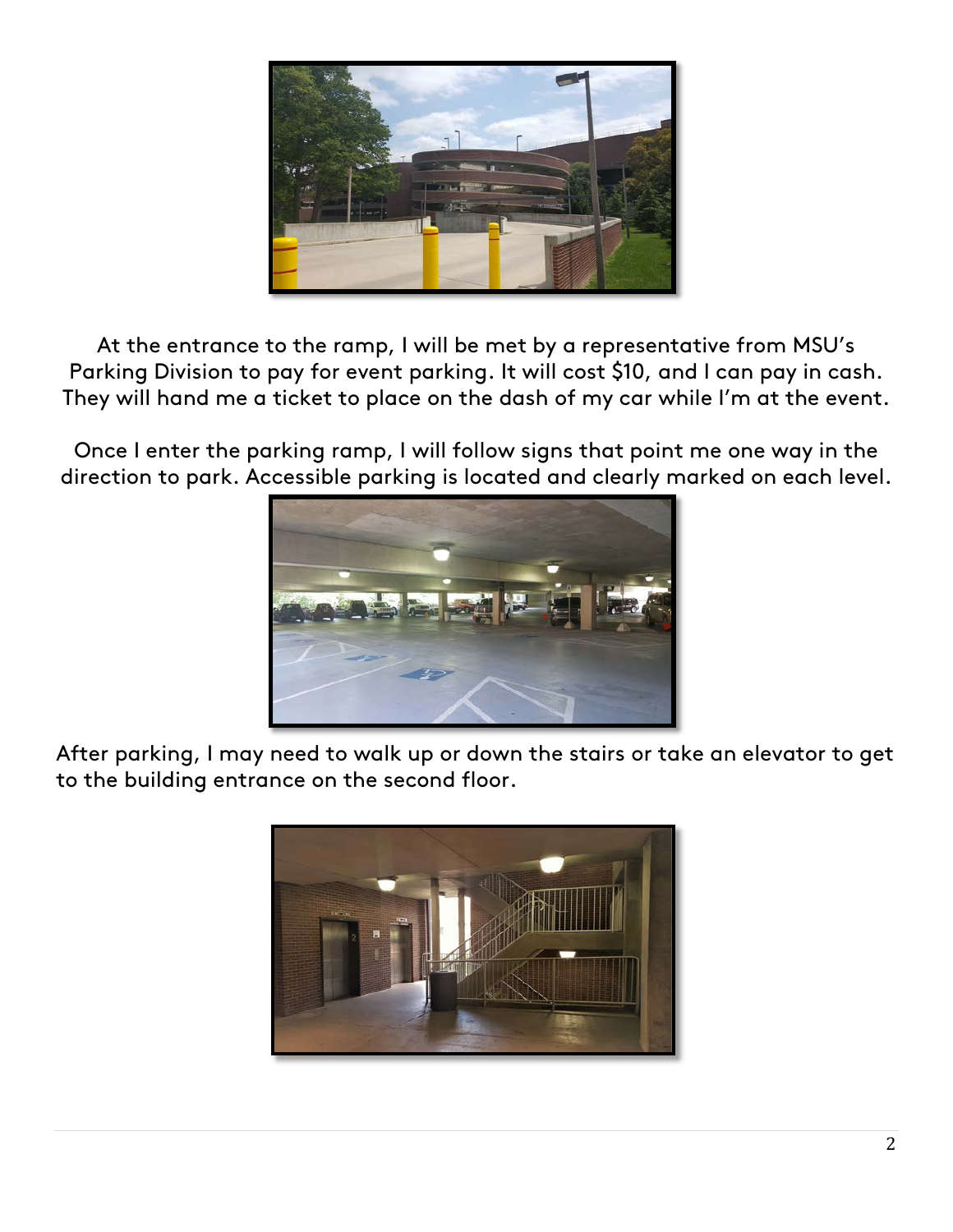On my way to the building entrance, I will walk through an area called the Atrium. There will be someone there to greet me and give directions to the entrance. Wharton Center staff and fellow patrons will be wearing masks during the COVID-19 pandemic.



The Atrium can become crowded and noisy as people enter the building.



As I enter the building, there will be Wharton Center staff that will ask to see my COVID-19 vaccine card. For some shows, there will be security staff called MSU Green Coats present in the Atrium or at the front entrance. They will ask me to walk through a metal detector. If I do not want to walk through, I can tell them, and they'll use a hand-held wand to pass over my body. The machines will beep, but I can cover my ears. They will also ask to look into my bag, if I bring one.

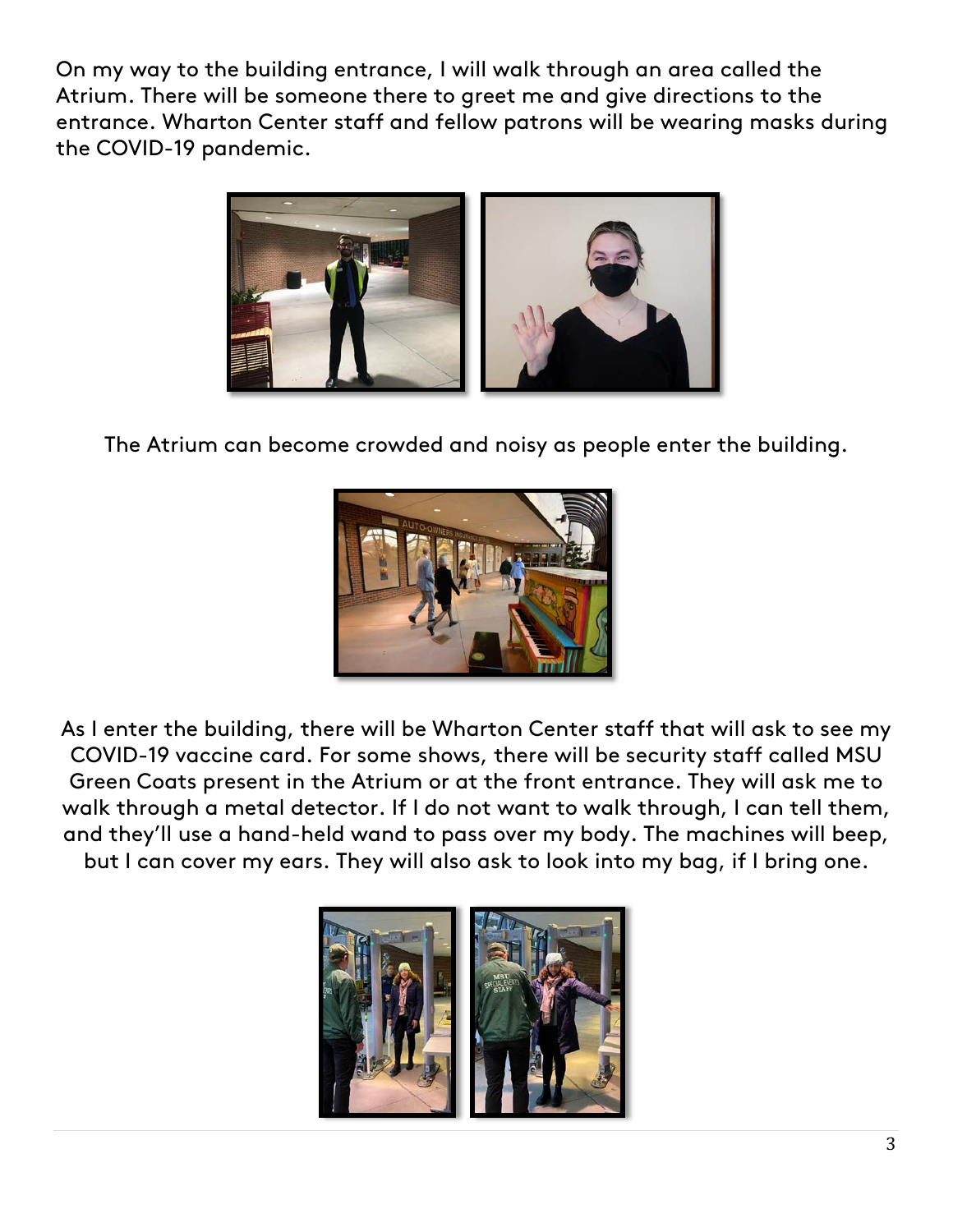When I get into Wharton Center, I will be welcomed by ushers- I can recognize them by their black shirts and colorful ties. They will direct me where to go in the theatre and answer any questions I might have.



As I walk through the lobby, I may find myself in a crowd of people. If this makes me uncomfortable, I may ask an usher for help.



There is a gift shop in the lobby, where I can find a wide variety of items for purchase.

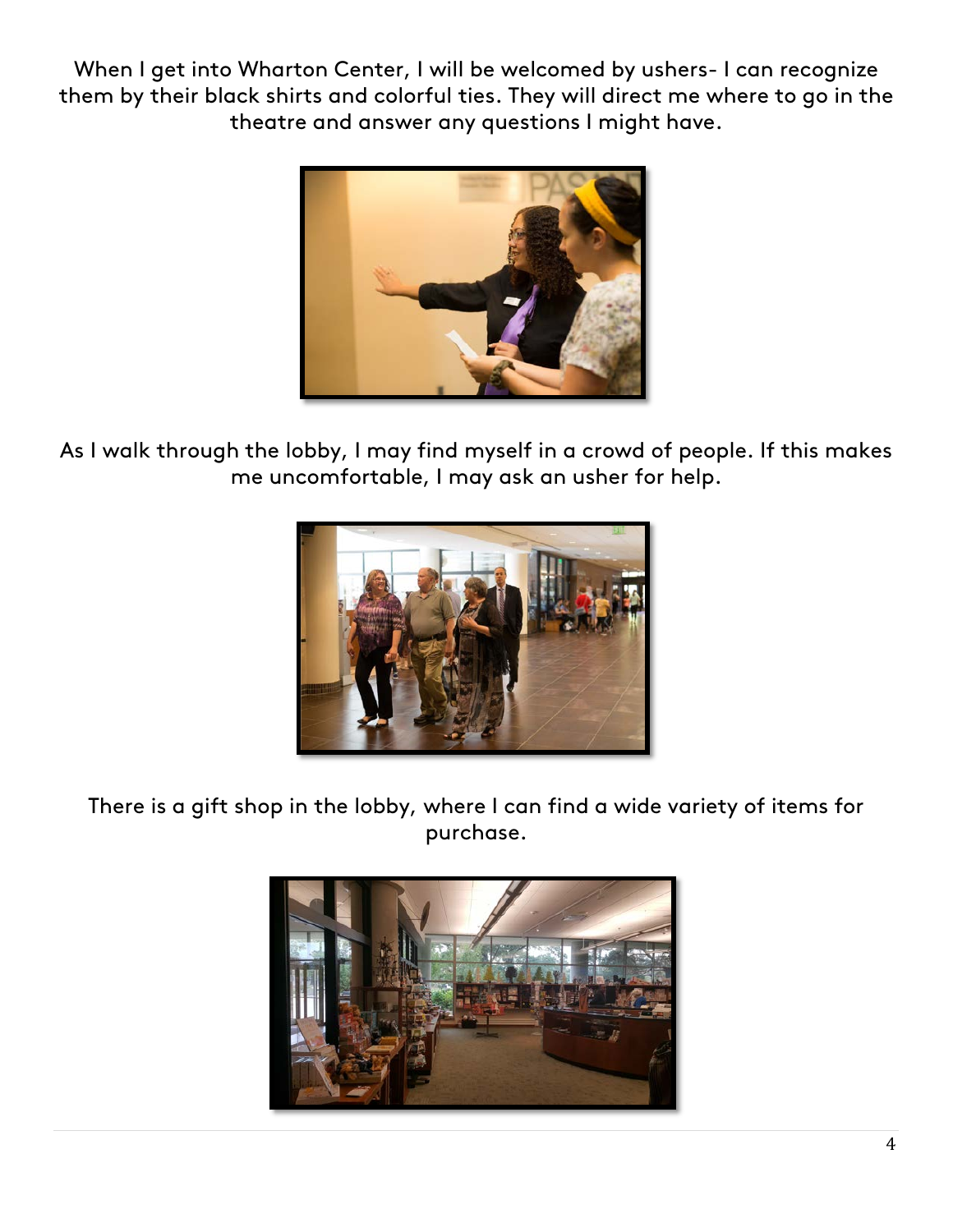There is also a Patron Services Desk in the lobby where I can ask questions about my visit to Wharton. This is where I can ask for noise-canceling headphones, booster seats, listening devices, and other items to make my experience more comfortable.



I may have already received my tickets in the mail. If not, I will want to stop at the ticket office. There, I will walk up to the Will Call windows and tell the staff member my name. They will then give me my tickets. I may have to stand in line.



Wharton Center has two theatres: Pasant and Cobb Great Hall. If my performance is in Pasant Theatre, I can take the stairs or the elevator.

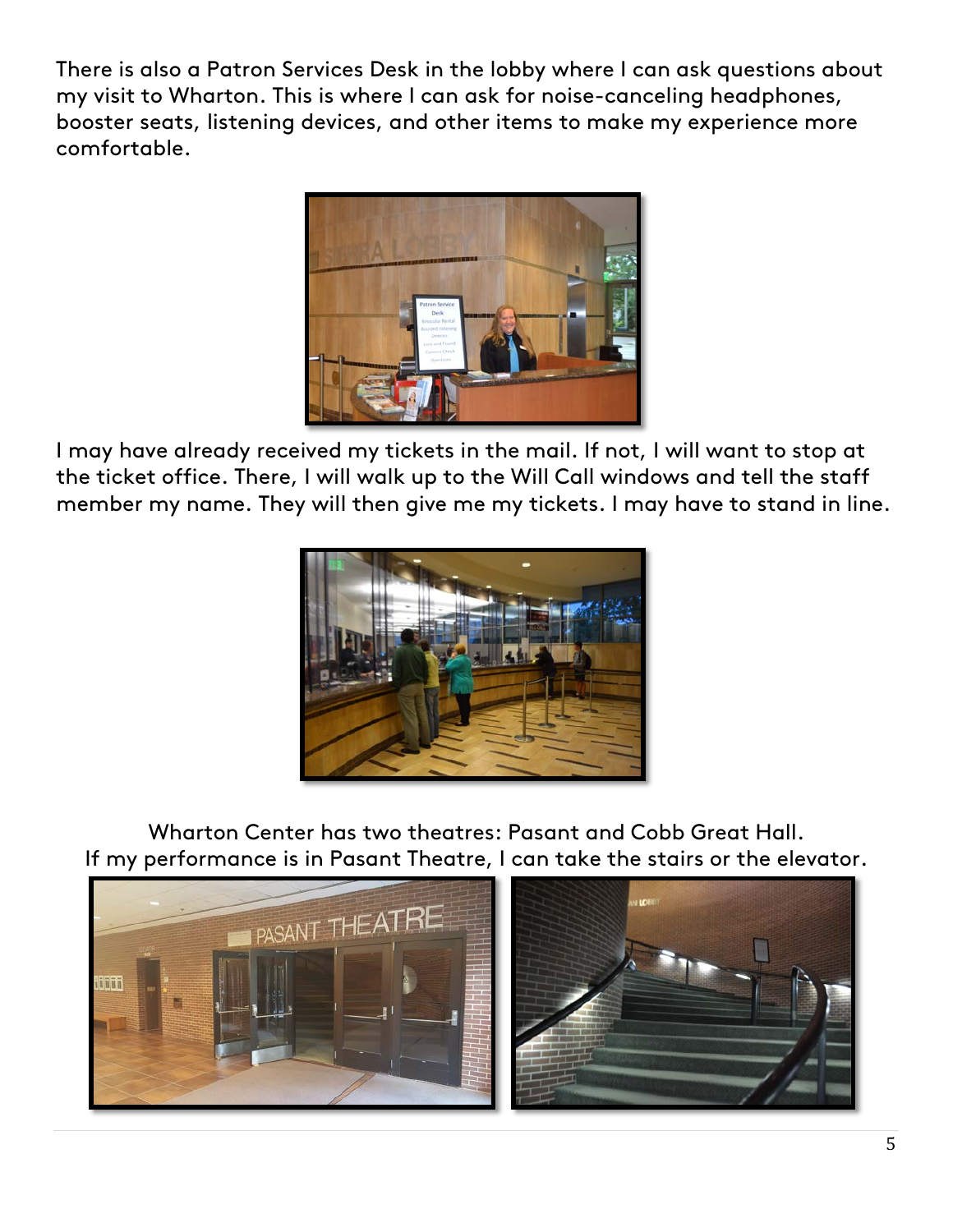If my performance is in the Cobb Great Hall, I will walk through a set of doors that lead to a staircase or down a hallway to reach an elevator.



There are bathrooms near both theatres, on all levels of Wharton Center. Family and accessible bathrooms will be clearly marked and can be located on the show-specific Sensory Map. I can find this map online or at the Patron Services Desk.



I may want to hang up my coat. For Pasant Theatre, there is a coat rack in the hallway. For Cobb Great Hall, there are coat check closets.

Outside of both theatres, refreshments are available for purchase. Some shows will have a merchandise stand set up in the lobby or Grand Foyer, where I may purchase souvenirs. The lobby may become crowded right before performances and at intermission.

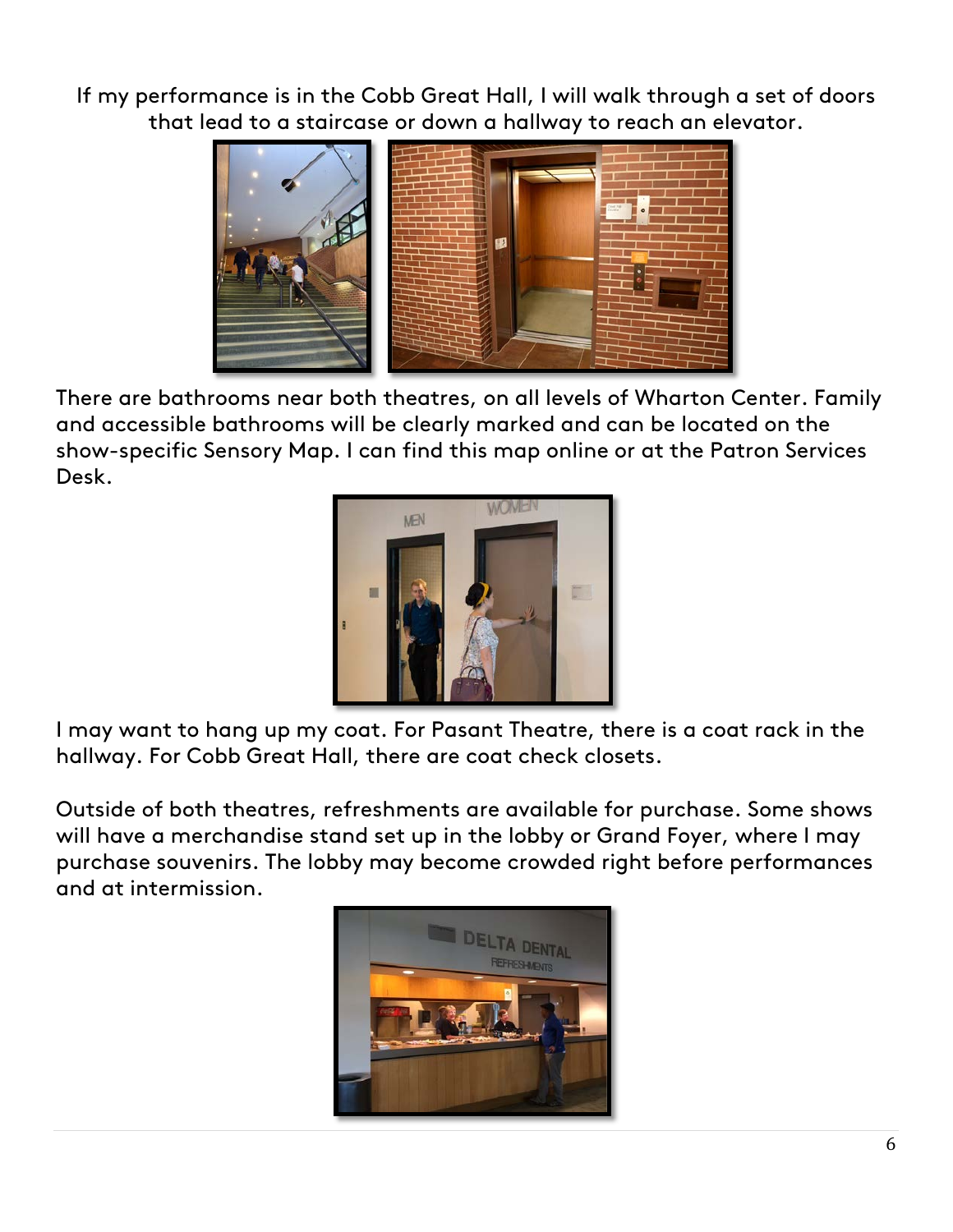As I approach the door to the theatre, another usher will greet me and ask to scan my ticket. I may see a brief flash of red light and/or hear a beeping sound.



Inside the theatre, another usher will help me find my seat, and may offer me a program. If I have any questions about my seat, or need any assistance, I can ask an usher and they will assist me. There are handrails in both theaters.



Pasant Theatre

## Cobb Great Hall